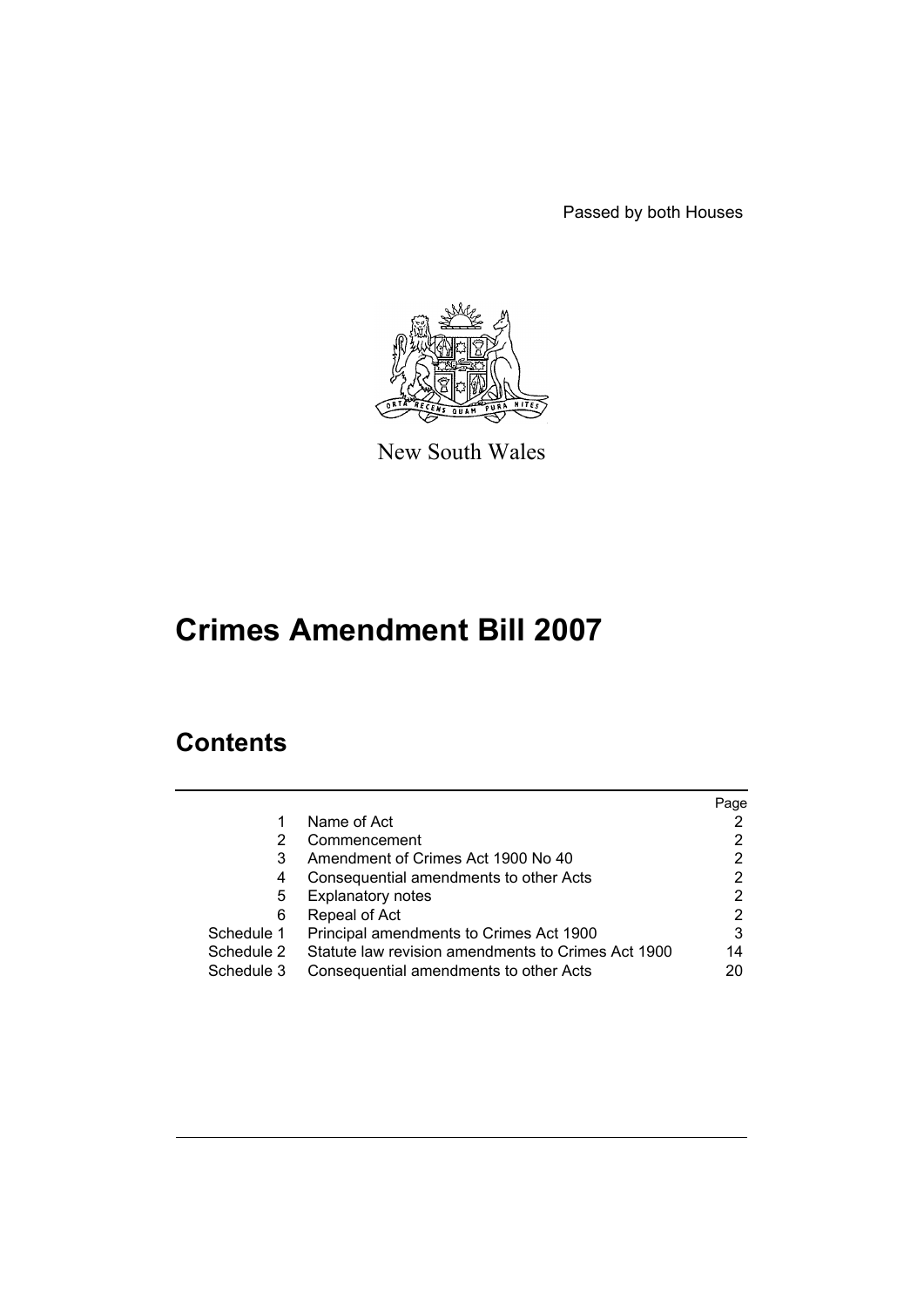*I certify that this public bill, which originated in the Legislative Assembly, has finally passed the Legislative Council and the Legislative Assembly of New South Wales.*

> *Clerk of the Legislative Assembly. Legislative Assembly, Sydney, , 2007*



New South Wales

# **Crimes Amendment Bill 2007**

Act No , 2007

An Act to amend the *Crimes Act 1900* to increase penalties for the reckless infliction of grievous bodily harm, to replace malicious as a fault element of offences, to modernise blackmail offences and to make other reforms of the criminal law.

*I have examined this bill and find it to correspond in all respects with the bill as finally passed by both Houses.*

*Assistant Speaker of the Legislative Assembly.*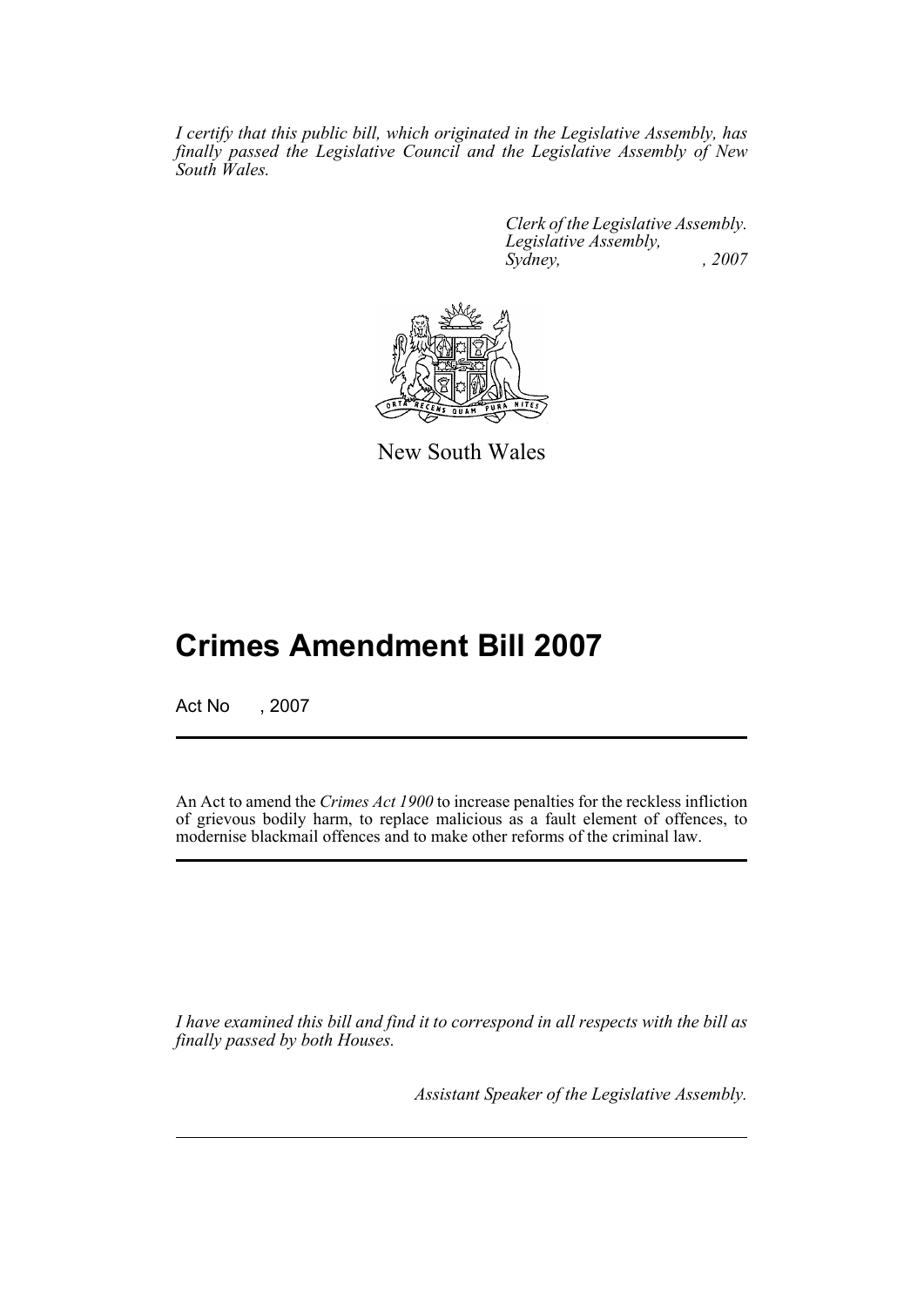## <span id="page-2-0"></span>**The Legislature of New South Wales enacts:**

## **1 Name of Act**

This Act is the *Crimes Amendment Act 2007*.

## <span id="page-2-1"></span>**2 Commencement**

- (1) Sections 1–6, Schedule 1 [7], Schedule 2 and Schedule 3.1 (except item [2]) commence on the date of assent to this Act.
- (2) This Act commences on a day or days to be appointed by proclamation, except as provided by subsection  $(1)$ .

## <span id="page-2-2"></span>**3 Amendment of Crimes Act 1900 No 40**

The *Crimes Act 1900* is amended as set out in Schedules 1 and 2.

## <span id="page-2-3"></span>**4 Consequential amendments to other Acts**

The Acts specified in Schedule 3 are amended as set out in that Schedule.

## <span id="page-2-4"></span>**5 Explanatory notes**

The matter appearing under the heading "Explanatory note" in any of the Schedules does not form part of this Act.

## <span id="page-2-5"></span>**6 Repeal of Act**

- (1) This Act is repealed on the day following the day on which all of the provisions of this Act have commenced.
- (2) The repeal of this Act does not, because of the operation of section 30 of the *Interpretation Act 1987*, affect any amendment made by this Act.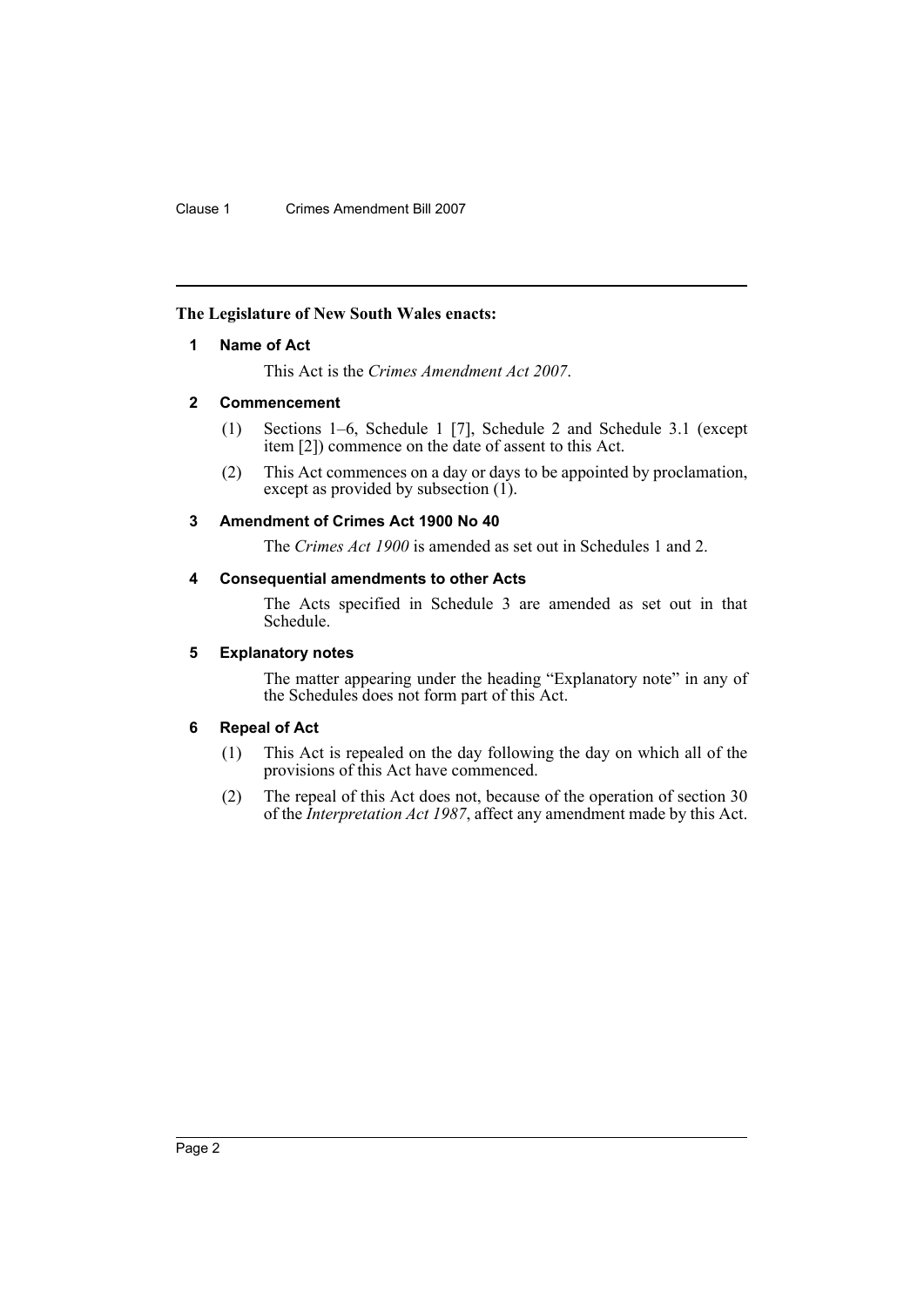Principal amendments to Crimes Act 1900 Schedule 1

## <span id="page-3-0"></span>**Schedule 1 Principal amendments to Crimes Act 1900**

(Section 3)

#### **[1] Section 4 Definitions**

Insert at the end of the definition of *Grievous bodily harm* in section 4 (1):

, and

(c) any grievous bodily disease (in which case a reference to the infliction of grievous bodily harm includes a reference to causing a person to contract a grievous bodily disease).

#### **Explanatory note**

The amendment extends the definition to make it clear that causing harm to a person includes causing a person to contract a disease. As a consequence, item [9] omits the separate offence under section 36.

#### **[2] Section 5 Maliciously**

Omit the section.

#### **Explanatory note**

This section (which defines "malicious" for the purposes of offences under the Act) is being repealed as a result of the replacement of that term in offences under the Act with the modern fault element of "intention" or "recklessness".

**[3] Section 31 Documents containing threats, section 32 Impeding endeavours to escape shipwreck, section 42 Injuries to child at time of birth, section 46 Causing bodily injury by gunpowder etc, section 61J Aggravated sexual assault, section 61JA Aggravated sexual assault in company, section 61K Assault with intent to have sexual intercourse, section 66C Sexual intercourse—child between 10 and 16, section 80A Sexual assault by forced self-manipulation, section 95 Same in circumstances of aggravation, section 105A Definitions, section 138 Stealing, destroying etc records etc of any court or public office, section 154C Taking motor vehicle or vessel with assault or with occupant on board, section 195 Destroying or damaging property, section 201 Interfering with a mine, section 202 Causing damage etc to sea, river, canal and other works, section 210 Destroying, damaging etc an aid to navigation**

Omit "maliciously" wherever occurring.

Insert instead "intentionally or recklessly".

#### **Explanatory note**

This item makes consequential amendments on the omission of the concept of "malicious" by item [2].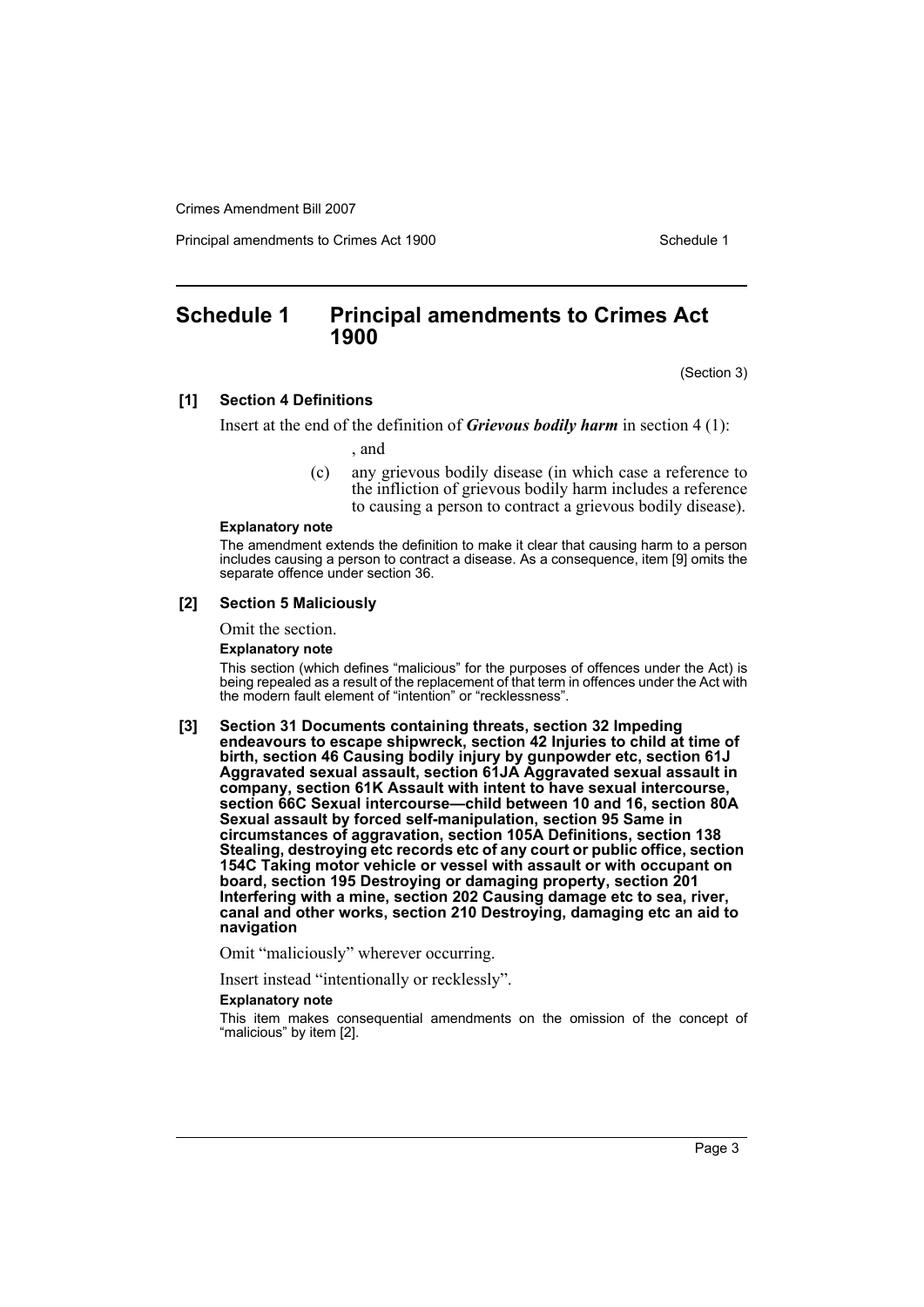Schedule 1 Principal amendments to Crimes Act 1900

#### **[4] Section 33**

Omit the section. Insert instead:

#### **33 Wounding or grievous bodily harm with intent**

#### (1) **Intent to cause grievous bodily harm**

A person who:

- (a) wounds any person, or
- (b) causes grievous bodily harm to any person,

with intent to cause grievous bodily harm to that or any other person is guilty of an offence.

Maximum penalty: Imprisonment for 25 years.

## (2) **Intent to resist arrest**

A person who:

- (a) wounds any person, or
- (b) causes grievous bodily harm to any person,

with intent to resist or prevent his or her (or another person's) lawful arrest or detention is guilty of an offence.

Maximum penalty: Imprisonment for 25 years.

#### (3) **Alternative verdict**

If on the trial of a person charged with an offence against this section the jury is not satisfied that the offence is proven but is satisfied that the person has committed an offence against section 35, the jury may acquit the person of the offence charged and find the person guilty of an offence against section 35. The person is liable to punishment accordingly.

#### **Explanatory note**

The amendment recasts the offences under section 33 as a consequence of the omission of the concept of "malicious" by item [2] and separates the offence relating to intention to cause grievous bodily harm from the offence relating to resisting or preventing arrest or detention. The offence relating to discharging firearms is to be transferred to the related offences in section 33A.

#### **[5] Section 33A**

Omit the section. Insert instead:

#### **33A Discharging firearm etc with intent**

#### (1) **Intent to cause grievous bodily harm**

- A person who:
- (a) discharges any firearm or other loaded arms, or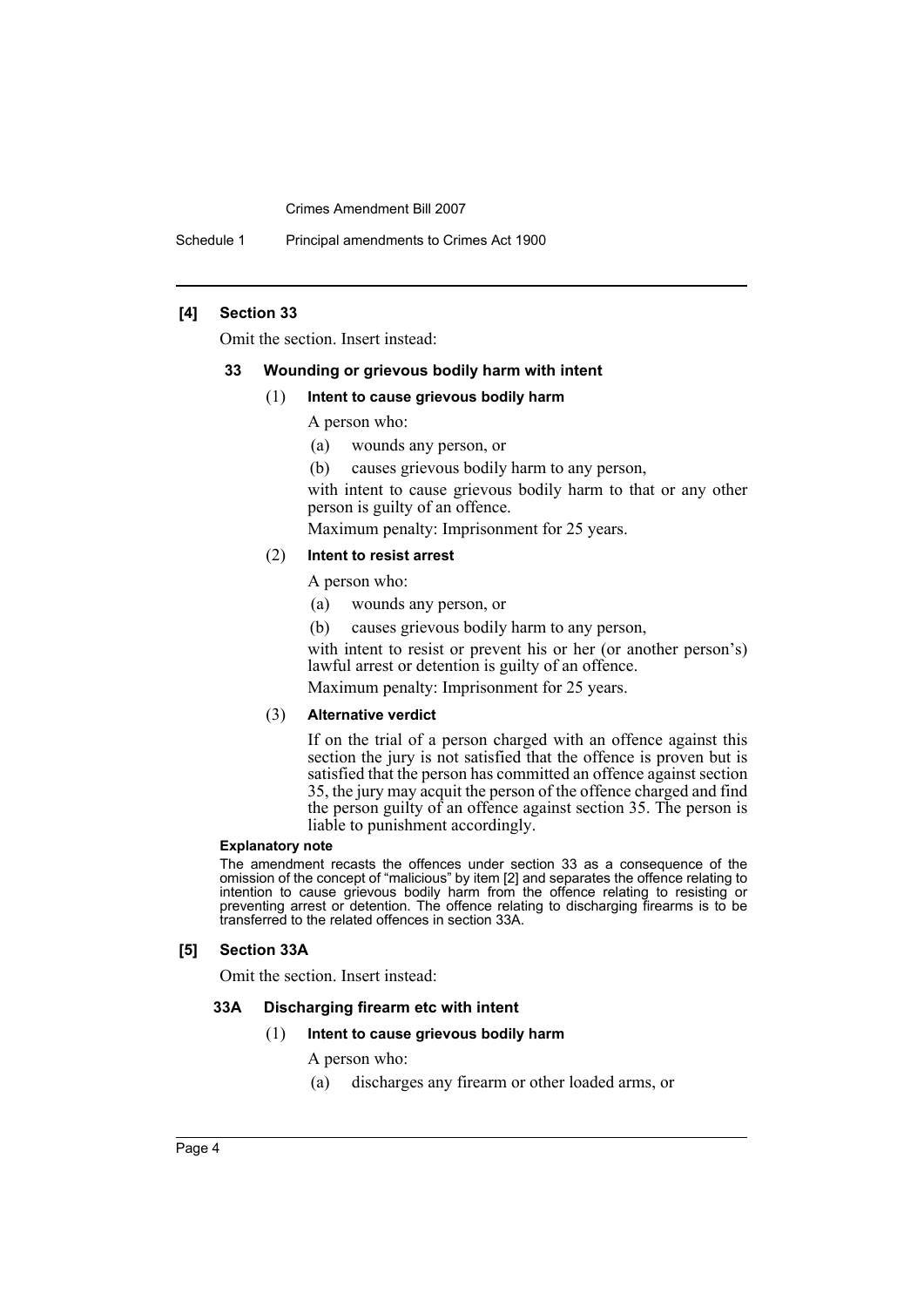Principal amendments to Crimes Act 1900 **Schedule 1** Schedule 1

(b) attempts to discharge any firearm or other loaded arms, with intent to cause grievous bodily harm to any person is guilty of an offence.

Maximum penalty: Imprisonment for 25 years.

#### (2) **Intent to resist arrest etc**

A person who:

- (a) discharges any firearm or other loaded arms, or
- (b) attempts to discharge any firearm or other loaded arms,

with intent to resist or prevent his or her (or another person's) lawful arrest or detention is guilty of an offence.

Maximum penalty: Imprisonment for 25 years.

#### **Explanatory note**

The amendment recasts the offences under section 33A as a consequence of the omission of the concept of "malicious" by item [2] and separates the offence relating to intention to cause grievous bodily harm from the offence relating to resisting or preventing arrest or detention. The revised section also covers offences transferred from section 33 dealing with related offences concerning firearms. The offences currently in section 33A that carry a lesser penalty than the virtually identical offences in section 33 have not been carried forward.

#### **[6] Section 34 Feloniously wounding—verdict of minor offence**

Omit the section.

#### **Explanatory note**

The section is omitted as a consequence of the transfer of the alternative verdict provision to section 33 (3).

#### **[7] Section 35**

Omit the section. Insert instead:

#### **35 Reckless grievous bodily harm or wounding**

#### (1) **Reckless grievous bodily harm—in company**

A person who, in the company of another person or persons, recklessly causes grievous bodily harm to any person is guilty of an offence.

Maximum penalty: Imprisonment for 14 years.

## (2) **Reckless grievous bodily harm**

A person who recklessly causes grievous bodily harm to any person is guilty of an offence.

Maximum penalty: Imprisonment for 10 years.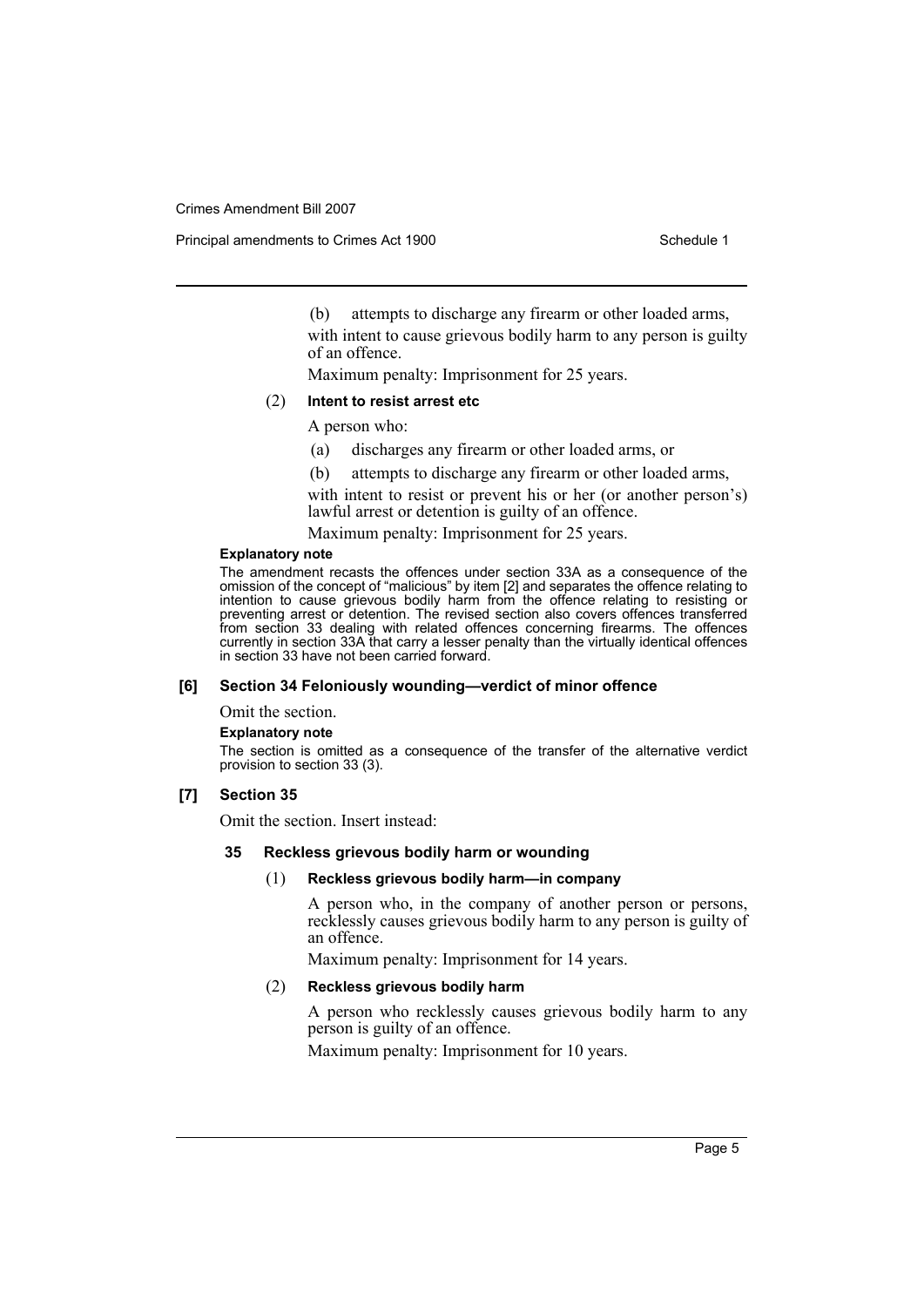Schedule 1 Principal amendments to Crimes Act 1900

#### (3) **Reckless wounding—in company**

A person who, in the company of another person or persons, recklessly wounds any person is guilty of an offence.

Maximum penalty: Imprisonment for 10 years.

## (4) **Reckless wounding**

A person who recklessly wounds any person is guilty of an offence.

Maximum penalty: Imprisonment for 7 years.

#### (5) **Alternative verdict**

If on the trial of a person charged with an offence against any subsection of this section the jury is not satisfied that the offence is proven but is satisfied that the person has committed an offence against any other subsection of this section (that carries a lesser maximum penalty), the jury may acquit the person of the offence charged and find the person guilty of an offence against that other subsection. The person is liable to punishment accordingly.

#### **Explanatory note**

The amendment recasts the offences under section 35 as a consequence of the omission of the concept of "malicious" by item [2]. In addition, the maximum penalty for reckless causing of grievous bodily harm is increased from 7 years to 10 years (and from 10 years to 14 years in the case of an offence committed in company).

#### **[8] Section 35A Causing dog to inflict grievous bodily harm or actual bodily harm**

Omit section 35A (1) and (2). Insert instead:

#### (1) **Cause dog to inflict grievous bodily harm**

A person who:

- (a) has control of a dog, and
- (b) does any act that causes the dog to inflict grievous bodily harm on another person, and
- (c) is reckless as to the injury that may be caused to a person by the act,

is guilty of an offence.

Maximum penalty: Imprisonment for 10 years.

## (2) **Cause dog to inflict actual bodily harm**

A person who:

(a) has control of a dog, and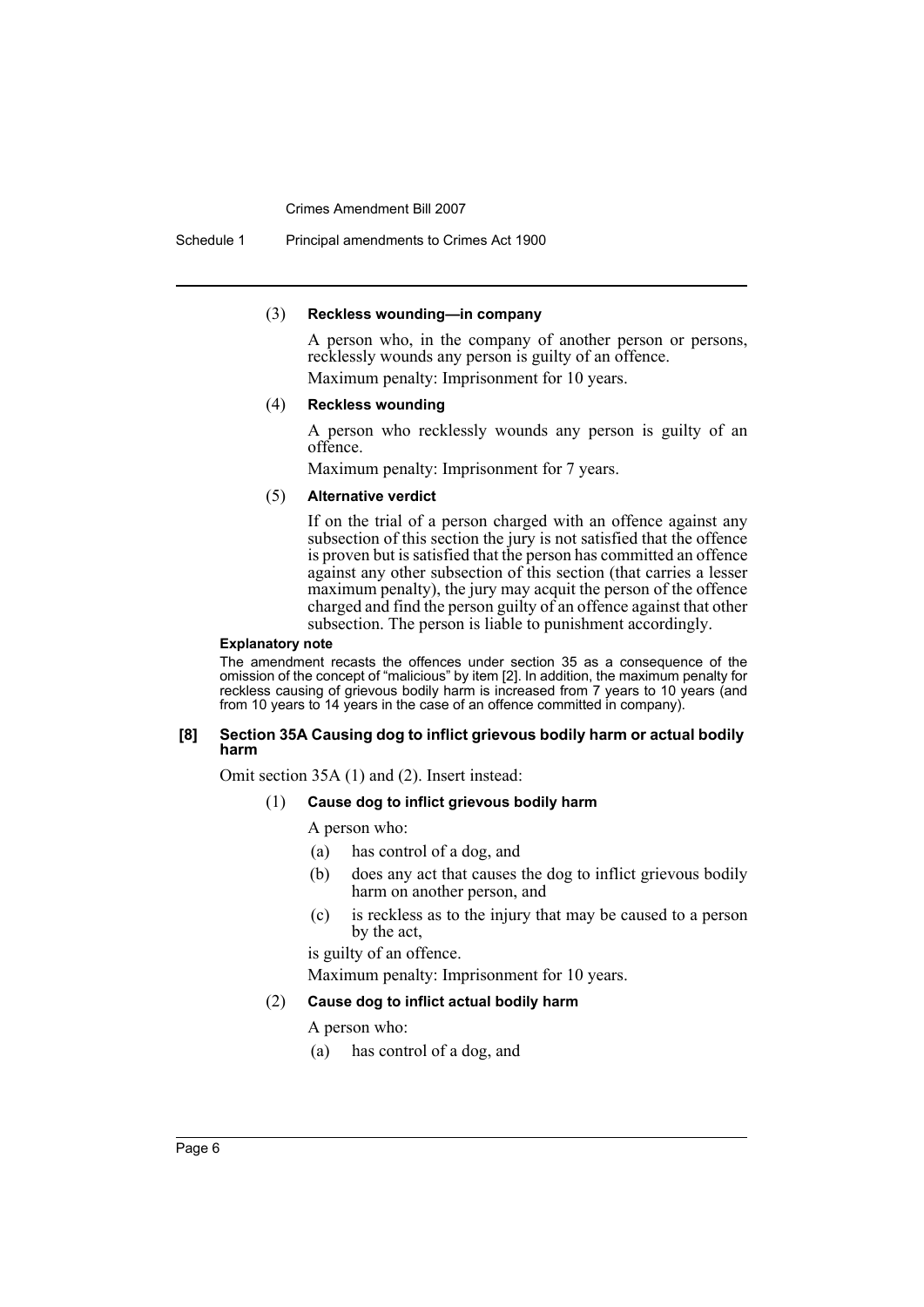Principal amendments to Crimes Act 1900 Schedule 1

- (b) does any act that causes the dog to inflict actual bodily harm on another person, and
- (c) is reckless as to the injury that may be caused to a person by the act,

is guilty of an offence.

Maximum penalty: Imprisonment for 5 years.

#### **Explanatory note**

The amendment recasts the offences under section 35A as a consequence of the omission of the concept of "malicious" by item [2]. In addition, the maximum penalty for recklessness in causing a dog to inflict grievous bodily harm is increased from 7 years to 10 years (consistently with the proposed increase for the general offence of reckless infliction of grievous bodily harm by item [10]).

#### **[9] Section 36 Causing a grievous bodily disease**

Omit the section.

**Explanatory note**

This item omits the offence as a result of the extension of the meaning of "grievous bodily harm" by item [1] to cover diseases and the consequent extension of the offence under section 33 of inflicting grievous bodily harm.

#### **[10] Sections 39, 40, 41 and 41A**

Omit the sections. Insert instead:

#### **39 Using poison etc to endanger life or inflict grievous bodily harm**

- (1) A person is guilty of an offence if:
	- (a) the person administers to another person, or causes another person to take, any poison or other destructive or noxious thing, and
	- (b) the poison or other thing endangers the life of, or inflicts grievous bodily harm on, the other person, and
	- (c) the person intends to injure, or is reckless about injuring, the other person.

Maximum penalty: Imprisonment for 10 years.

(2) If on the trial of a person charged with an offence against this section the jury is not satisfied that the offence is proven but is satisfied that the person has committed an offence against section 41 or 41A, the jury may acquit the person of the offence charged and find the person guilty of an offence against section 41 or 41A. The person is liable to punishment accordingly.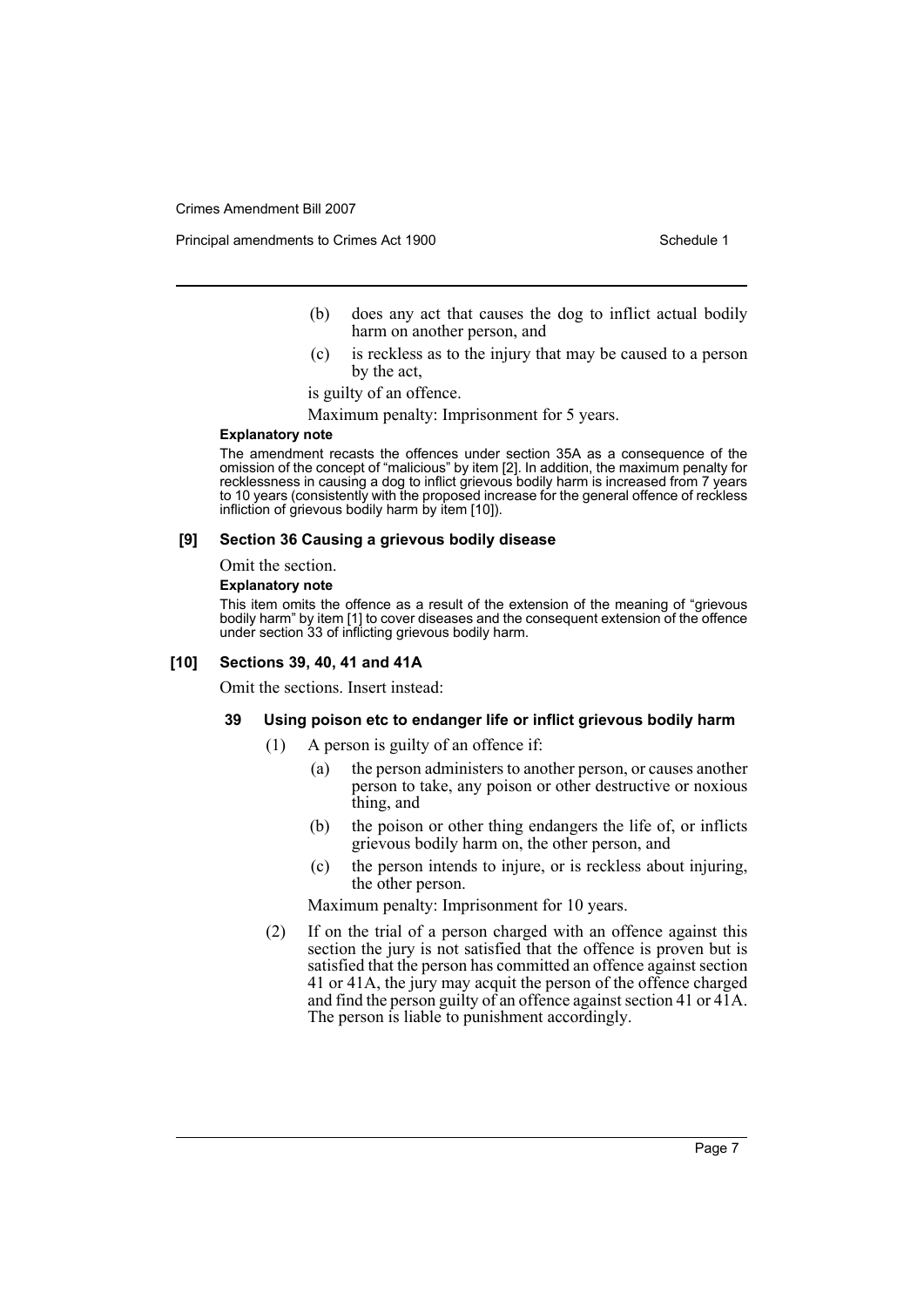Schedule 1 Principal amendments to Crimes Act 1900

#### **41 Administering poison etc to injure or to cause distress or pain**

A person is guilty of an offence if:

- (a) the person administers to another person, or causes another person to take, any poison or other destructive or noxious thing, and
- (b) the person intends to injure, or to cause distress or pain to, the other person.

Maximum penalty: Imprisonment for 5 years.

#### **41A Poisoning etc of water supply**

A person is guilty of an offence if:

- (a) the person introduces any poison or other destructive or noxious thing into a supply of water, and
- (b) the person intends to injure any person or persons.
- Maximum penalty: Imprisonment for 5 years.

#### **Explanatory note**

The amendment recasts the offences under sections 39, 41 and 41A relating to poisoning etc as a consequence of the omission of the concept of "malicious" by item [2]. The alternative verdict provision of section 40 is transferred to section 39 (2) and applied to the offence under section 41A in addition to the offence under section 41.

#### **[11] Section 44 Not providing wife or servant with food etc**

Omit "or maliciously does, or causes to be done, any bodily harm to any wife, apprentice or servant, or to any insane person".

#### **Explanatory note**

The amendment omits the second limb to this offence as a result of the omission of the concept of "malicious" by item [2]. The matter is covered by the general assault offences under the Act.

**[12] Section 47 Using etc explosive substance or corrosive fluid etc, section 196 Destroying or damaging property with intent to injure a person, section 198 Destroying or damaging property with intention of endangering life, section 200 Possession etc of explosive or other article with intent to destroy or damage property, section 211 Criminal acts relating to railways**

Omit "maliciously" wherever occurring.

#### **Explanatory note**

This item makes a consequential amendment on the omission of the concept of "malicious" by item [2].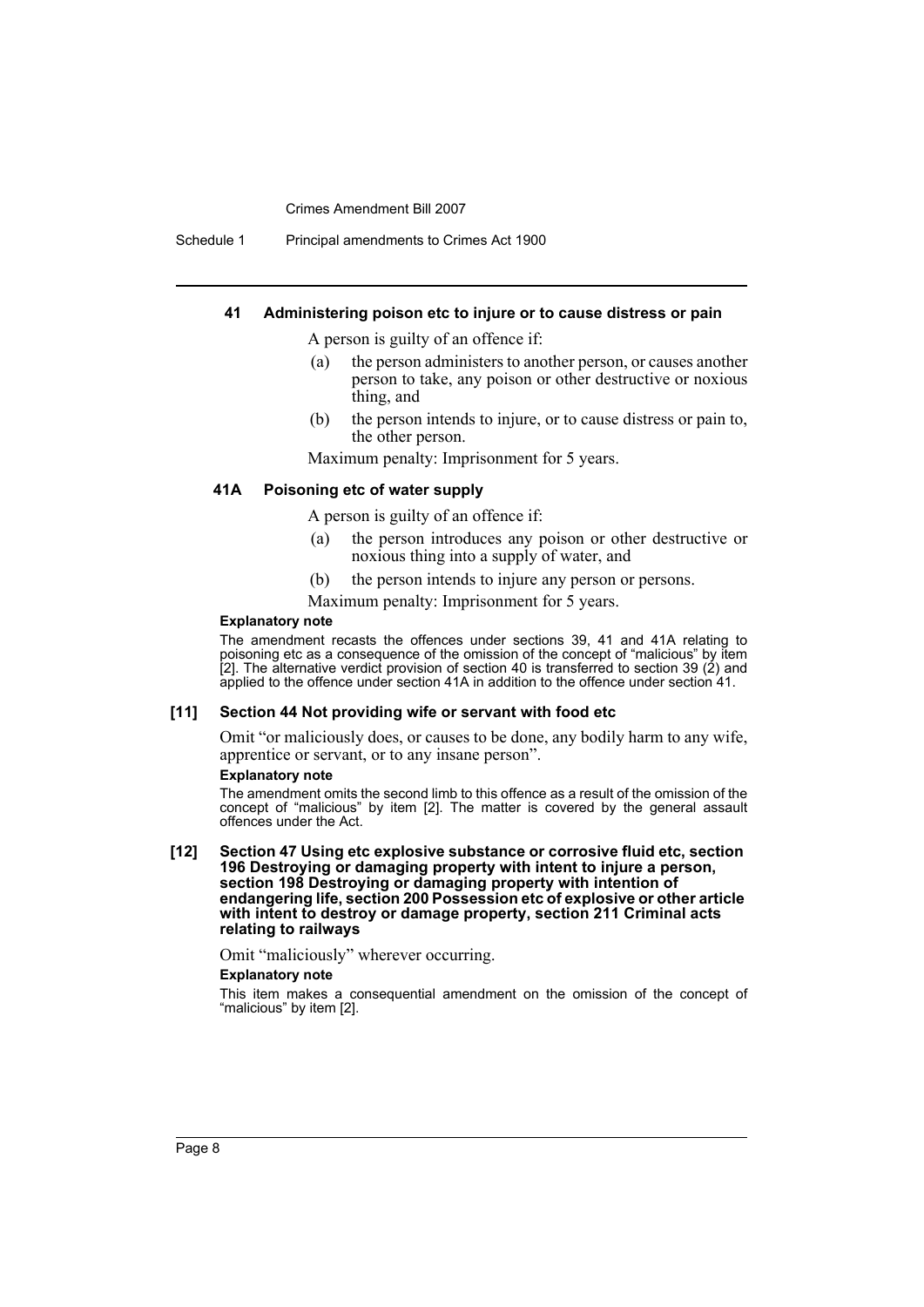Principal amendments to Crimes Act 1900 Schedule 1

#### **[13] Section 60 Assault and other actions against police officers, section 60A Assault and other actions against law enforcement officers (other than police officers), section 60E Assaults etc at schools**

Omit "maliciously" wherever occurring. Insert instead "recklessly". **Explanatory note**

This item makes a consequential amendment on the omission of the concept of "malicious" by item [2].

#### **[14] Part 4 Offences relating to property, Division 1 Stealing and like offences, Subdivision 3 Extortion etc by menace or threat**

Omit the heading to the Subdivision. Insert instead:

## **Subdivision 3 Demanding property with intent to steal Explanatory note**

The amendment is consequential on the enactment of a general blackmail offence in item [22].

#### **[15] Section 99 Demanding property with intent to steal**

Insert at the end of the section:

It is immaterial whether any such menace is of violence or injury by the offender or by any other person.

## **Explanatory note**

The amendment is consequential on the repeal of section 105 by item [16].

**[16] Section 100 Letter demanding money etc with menaces, section 100A Blackmail by threat to publish etc, section 101 Threatening letters, section 102 Accusing or threatening to accuse of crime to extort money etc, section 103 Causing a person by violence or threats to execute deeds etc, section 104 Term "infamous crime" defined, section 105 Menace may be of violence or accusation etc**

Omit the sections.

#### **Explanatory note**

The amendment is consequential on the enactment of a general blackmail offence in item [22].

## **[17] Section 105A Definitions**

Insert in alphabetical order in section 105A (1):

*building* includes any place of Divine worship.

#### **Explanatory note**

The amendment is consequential on the proposed repeal of sections 106 and 107.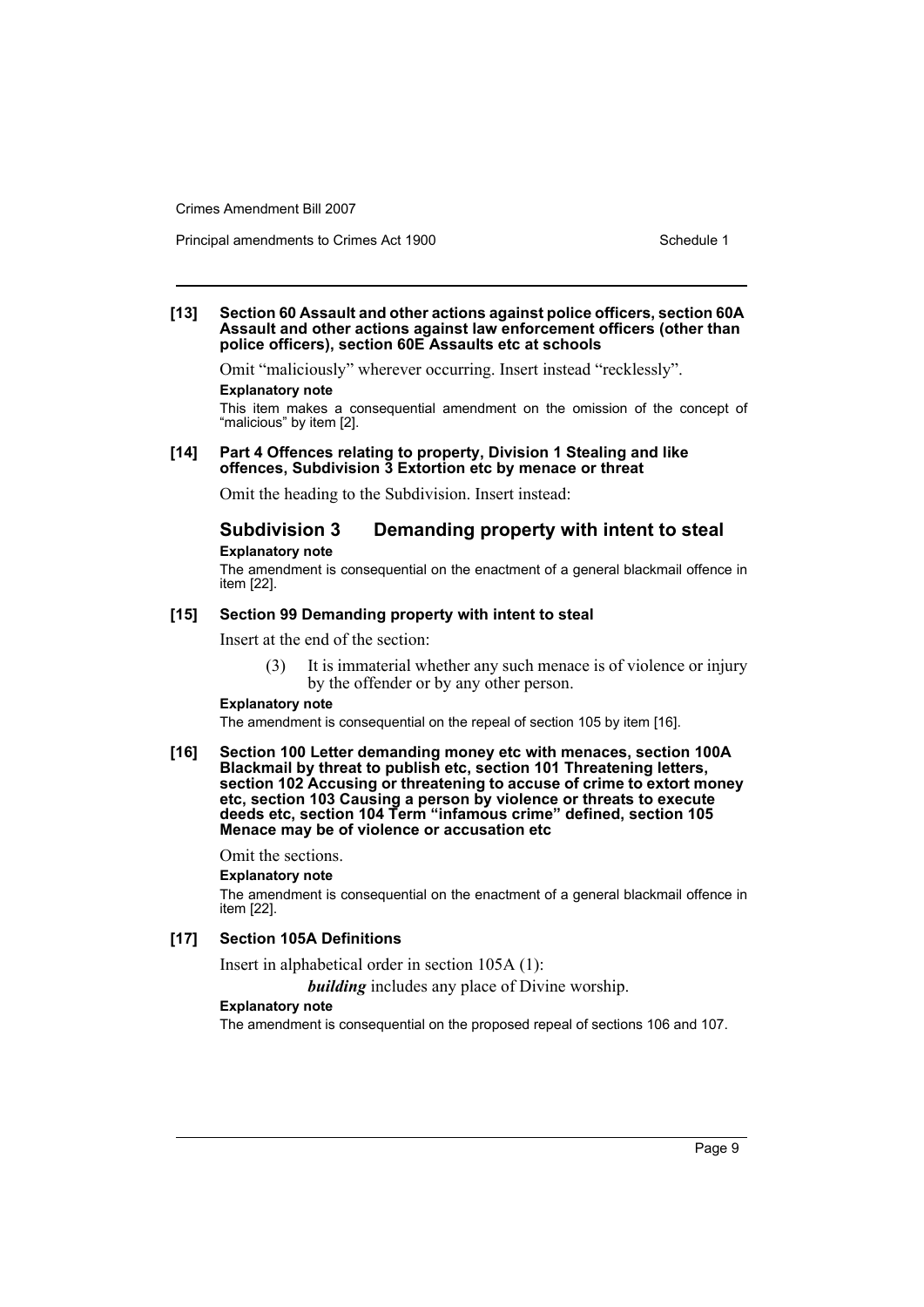Schedule 1 Principal amendments to Crimes Act 1900

#### **[18] Section 106 Breaking and entering place of Divine worship and committing serious indictable offence, section 107 The like with intent to commit a serious indictable offence**

Omit the sections.

#### **Explanatory note**

This item omits offences that will be covered by the proposed extension of the offences in sections 112 and 113.

#### **[19] Section 112 Breaking etc into any house etc and committing serious indictable offence**

Omit section 112 (1). Insert instead:

- (1) A person who:
	- (a) breaks and enters any dwelling-house or other building and commits any serious indictable offence therein, or
	- (b) being in any dwelling-house or other building commits any serious indictable offence therein and breaks out of the dwelling-house or other building,

is guilty of an offence and liable to imprisonment for 14 years.

#### **Explanatory note**

The amendment extends the offence to all dwelling-houses and other buildings. At present the offence applies to dwelling-houses, buildings within the curtilage of a dwelling-house, school house, shop, warehouse, or counting-house, office, store, garage, pavilion, factory or workshop, or any building belonging to Her Majesty or to any Government department, or to any municipal or other public authority.

#### **[20] Section 113 Breaking etc into any house etc with intent to commit serious indictable offence**

Omit section 113 (1). Insert instead:

(1) A person who breaks and enters any dwelling-house or other building with intent to commit any serious indictable offence therein is guilty of an offence and liable to imprisonment for 10 years.

#### **Explanatory note**

The amendment extends the offence to all dwelling-houses and other buildings. At present the offence applies to dwelling-houses, buildings within the curtilage of a dwelling-house, school house, shop, warehouse, or counting-house, office, store, garage, pavilion, factory or workshop, or any building belonging to Her Majesty or to any Government department, or to any municipal or other public authority.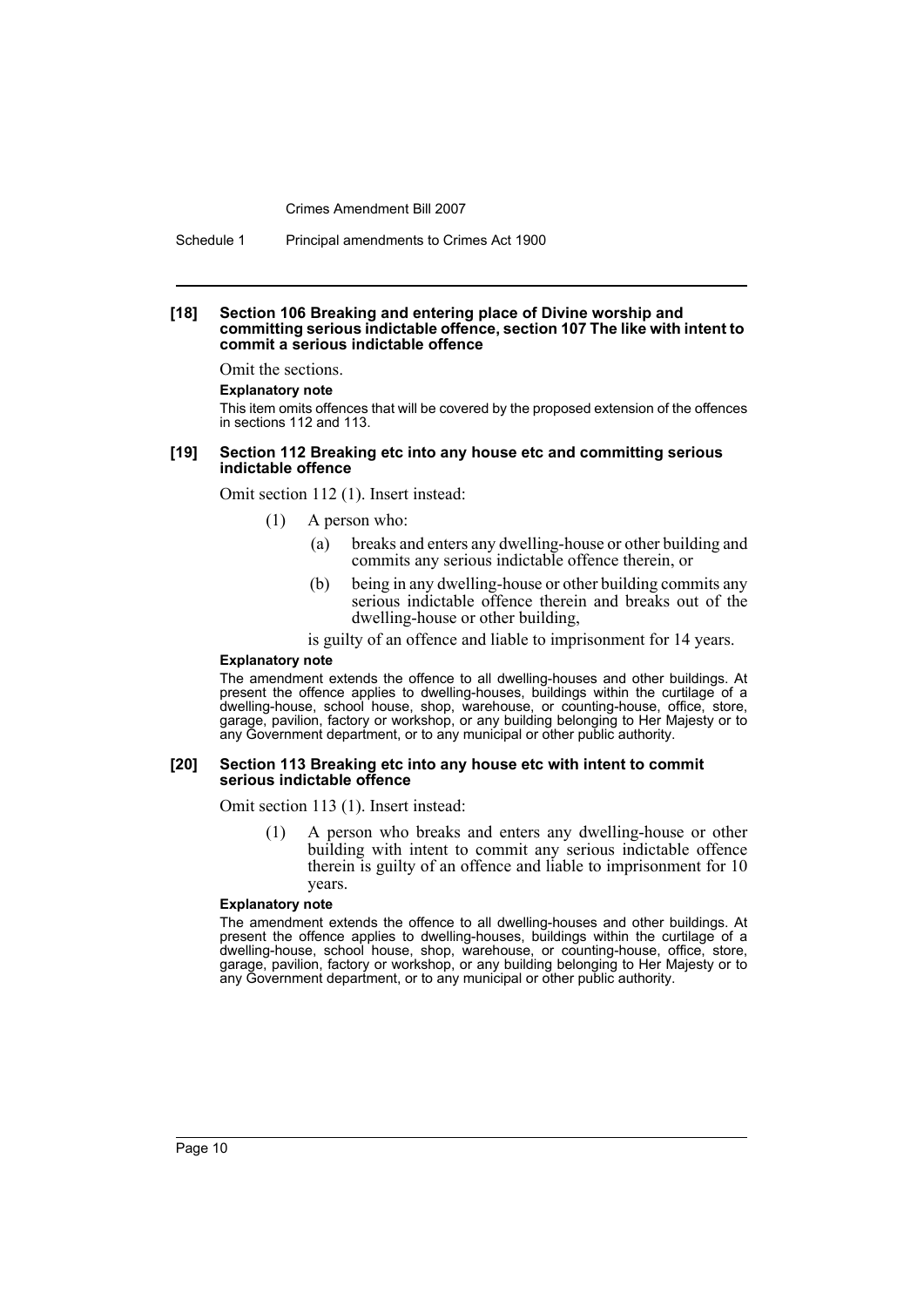## **[21] Section 194 Interpretation**

Omit "shall be taken not to have been done maliciously" from section 194 (3).

Insert instead "does not constitute an element of any offence under this Division".

## **Explanatory note**

The amendment makes a consequential change as a result of the omission of the concept of "malicious" by item [2] and the amendments to sections 195–198.

#### **[22] Part 4B**

Insert before Part 5:

# **Part 4B Blackmail**

## **249K Blackmail offence**

- (1) A person who makes any unwarranted demand with menaces:
	- (a) with the intention of obtaining a gain or of causing a loss, or
	- (b) with the intention of influencing the exercise of a public duty,

is guilty of an offence.

Maximum penalty: Imprisonment for 10 years.

(2) A person is guilty of an offence against this subsection if the person commits an offence against subsection (1) by an accusation, or a threatened accusation, that a person has committed a serious indictable offence.

Maximum penalty: Imprisonment for 14 years.

## **249L Unwarranted demands—meaning**

- (1) For the purposes of this Part, a demand with menaces is *unwarranted* unless the person believes that he or she has reasonable grounds for making the demand and reasonably believes that the use of the menaces is a proper means of reinforcing the demand.
- (2) The demand need not be a demand for money or other property.

## **249M Menaces—meaning**

- (1) For the purposes of this Part, *menaces* includes:
	- (a) an express or implied threat of any action detrimental or unpleasant to another person, and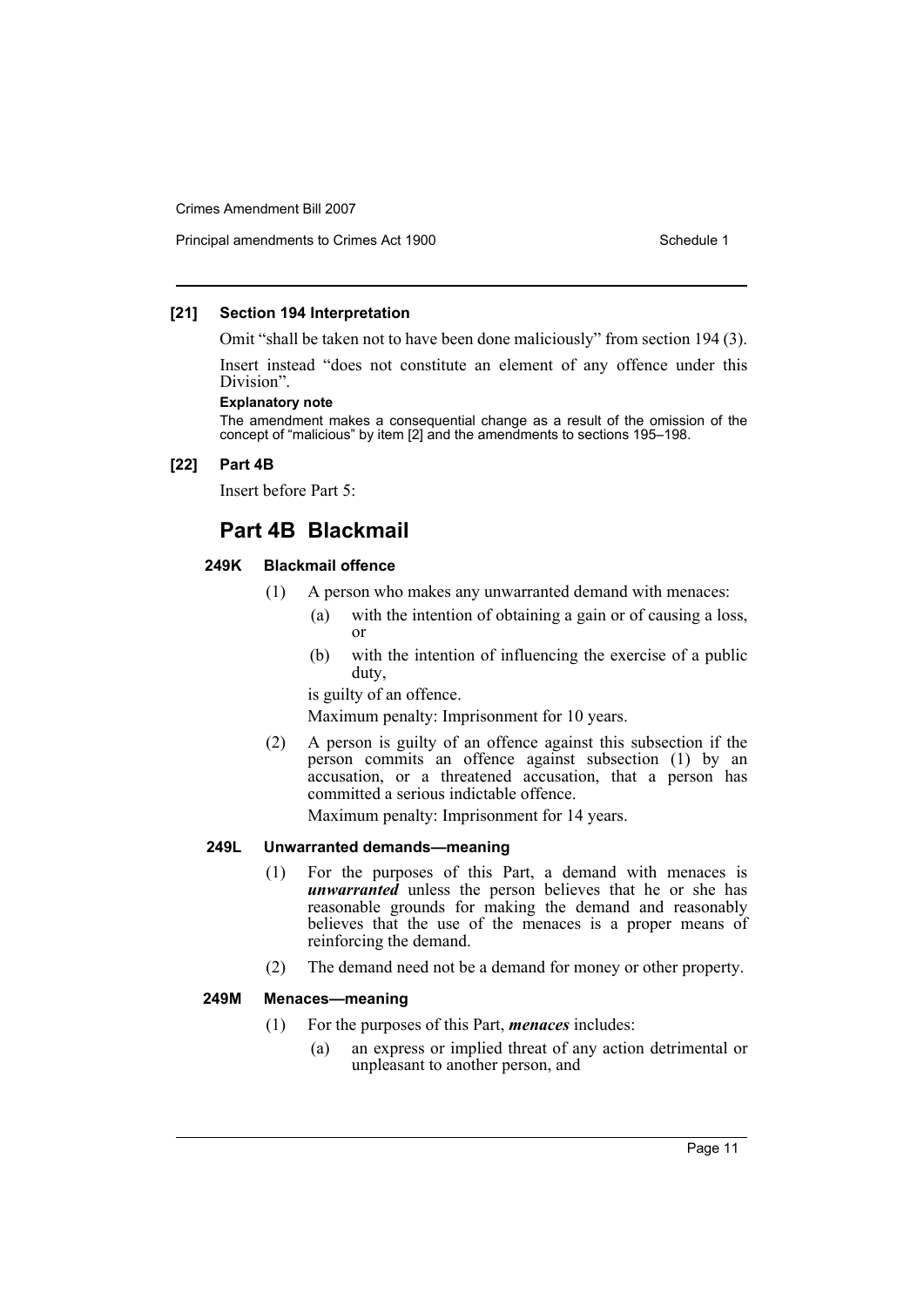- (b) a general threat of detrimental or unpleasant action that is implied because the person making the unwarranted demand holds a public office.
- (2) A threat against an individual does not constitute a menace unless:
	- (a) the threat would cause an individual of normal stability and courage to act unwillingly in response to the threat, or
	- (b) the threat would cause the particular individual to act unwillingly in response to the threat and the person who makes the threat is aware of the vulnerability of the particular individual to the threat.
- (3) A threat against a Government or body corporate does not constitute a menace unless:
	- (a) the threat would ordinarily cause an unwilling response, or
	- (b) the threat would cause an unwilling response because of a particular vulnerability of which the person making the threat is aware.
- (4) It is immaterial whether the menaces relate to action to be taken by the person making the demand.

### **249N Obtaining gain or causing loss—meaning**

For the purposes of this Part:

- (a) a *gain* means gain in money or other property, whether temporary or permanent, and includes keeping what one has, and *obtaining* a gain means obtaining a gain for oneself or for another, and
- (b) a *loss* means loss in money or other property, whether temporary or permanent, and includes not getting what one might get, and *causing* a loss means causing a loss to another.

#### **249O Public duty—meaning**

For the purposes of this Part, a *public duty* means a power, authority, duty or function:

- (a) that is conferred on a person as the holder of a public office, or
- (b) that a person holds himself or herself out as having as the holder of a public office.

#### **Explanatory note**

Proposed Part 4B replaces existing blackmail/extortion offences (sections 100–103) with an offence based on the Model Criminal Code and the Commonwealth Criminal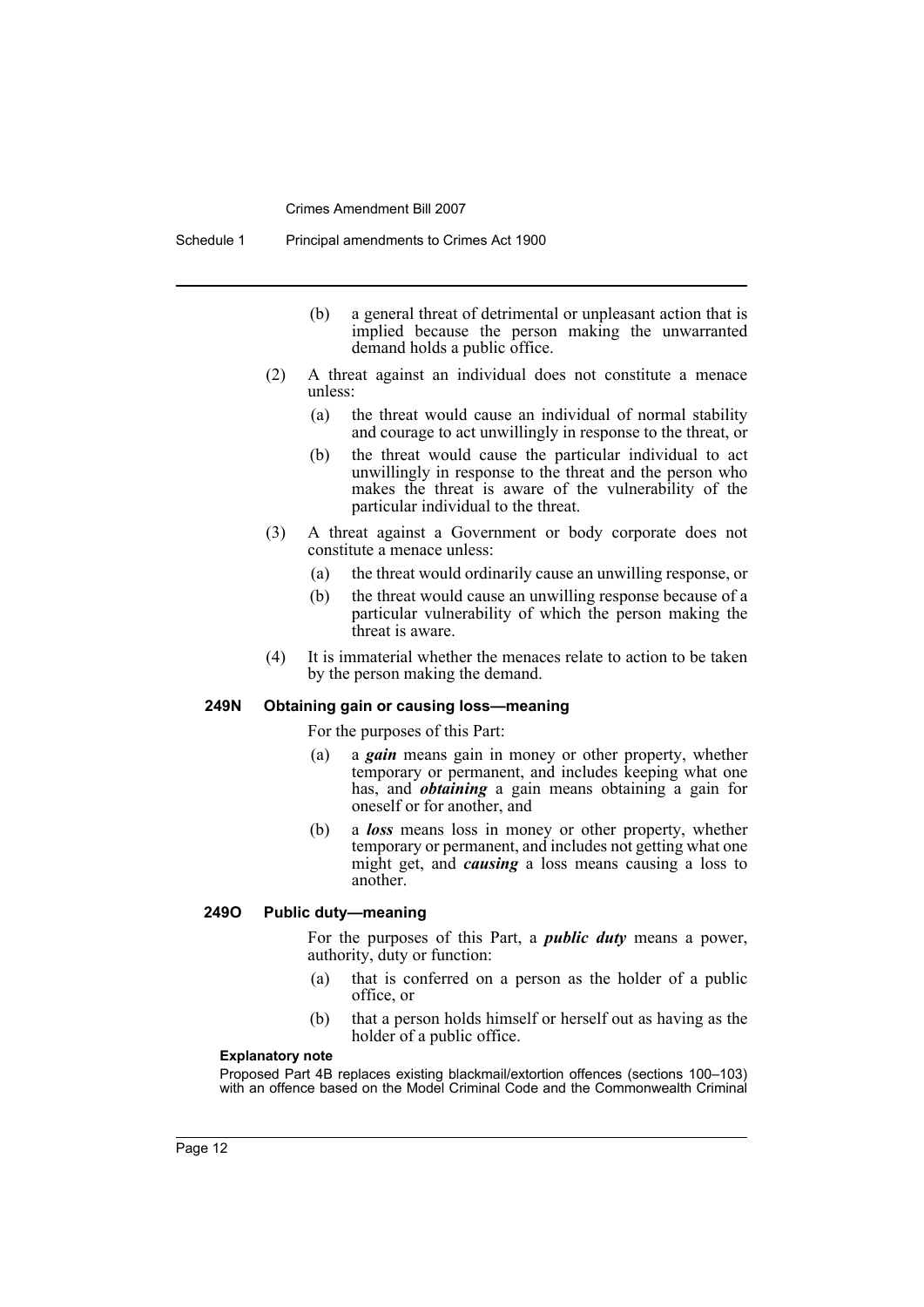Principal amendments to Crimes Act 1900 Schedule 1

Code. The proposed Part extends the existing offences to influencing the exercise of public duties (and not merely to obtain a gain or cause a loss) and to threats of any kind. The maximum penalty for the offence is the current penalty of imprisonment for 10 years, or imprisonment for 14 years if a person is accused or threatened to be accused of a serious indictable offence (the Model Criminal Code provides a penalty of imprisonment for 12 years in both cases).

#### **[23] Sections 308D (2) (a) and 308E (2) (a)**

Omit "Maliciously destroying" wherever occurring.

Insert instead "Destroying".

#### **Explanatory note**

This amendment is consequential on other amendments made in this Schedule.

#### **[24] Section 428B Offences of specific intent to which Part applies**

Omit the matter relating to sections 36, 100A, 101, 102 and 103 in the Table to section 428B and revise the headings to other sections in that Table to reflect the headings inserted by other items of this Schedule.

#### **Explanatory note**

The amendment is consequential on other amendments in this Schedule.

#### **[25] Section 511 Killing pigeons**

Omit the section.

#### **Explanatory note**

The amendment repeals an outdated summary offence (carrying a maximum penalty of \$220) of killing, taking or wounding house-doves or pigeons in circumstances not amounting to common law larceny. To the extent that any killing or wounding amounts to unnecessary cruelty, proceedings may be taken under the *Prevention of Cruelty to Animals Act 1979*.

#### **[26] Eleventh Schedule Savings and transitional provisions**

Insert at the end of the Schedule, with appropriate Part and clause numbers:

## **Part Crimes Amendment Act 2007**

#### **Repeal of definition of "Maliciously"**

The repeal of section 5 of this Act by the *Crimes Amendment Act 2007* does not affect the operation of any provision of this Act (including a repealed provision) that refers to "malicious" or "maliciously" or of any indictment or charge in which malice is by law an ingredient of the crime.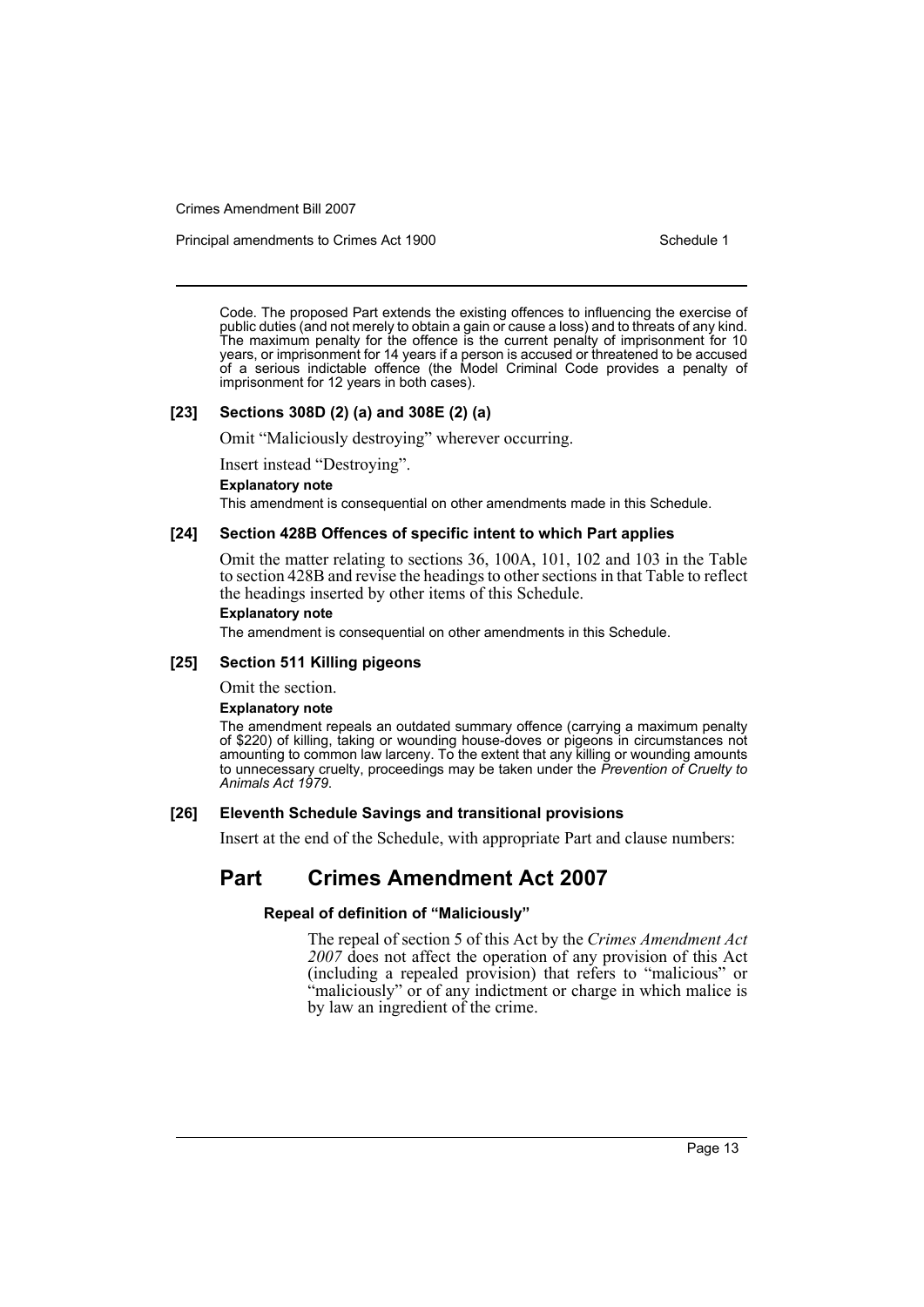Schedule 2 Statute law revision amendments to Crimes Act 1900

## <span id="page-14-0"></span>**Schedule 2 Statute law revision amendments to Crimes Act 1900**

(Section 3)

## **[1] Section 2 Repeals and savings**

Omit the section. **Explanatory note** This section is now spent.

#### **[2] Section 3 Application of certain provisions of Act**

Omit "The sections mentioned in the Second Schedule".

Insert instead "The Parts and sections mentioned in Schedule 2".

## **[3] Section 6 Month**

Omit the section. **Explanatory note** This expression is defined in the *Interpretation Act 1987*.

## **[4] Section 63 Common law offences of rape and attempted rape abolished**

Omit "the Eleventh Schedule" from section 63 (2). Insert instead "Schedule 11".

## **[5] Part 3A Offences relating to public order**

Insert before section 93A:

## **Division 1 Riot and affray**

**[6] Section 93E Offences of riot, rout, affray abolished**

Omit the section. **Explanatory note** This provision, relating to the abolition of common law offences, is being transferred to Schedule 3.

## **[7] Part 3B, heading**

Omit the heading. Insert instead:

## **Division 2 Explosives and firearms offences**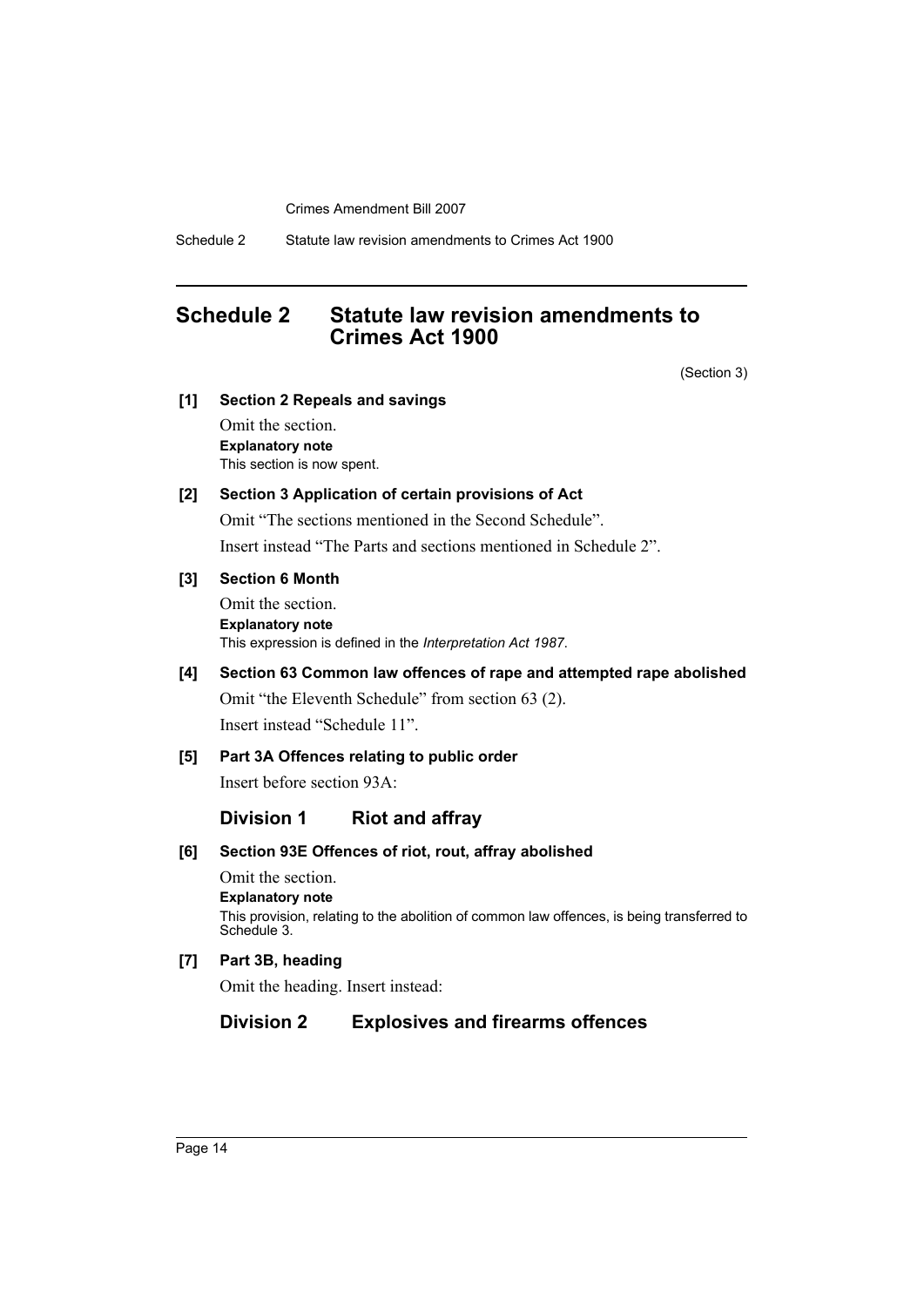Statute law revision amendments to Crimes Act 1900

## **[8] Part 3C, heading**

Omit the heading. Insert instead:

## **Division 3 Contamination of goods**

**[9] Sections 93IA–93IG**

Renumber the sections as sections 93J–93P.

## **[10] Part 3D, heading**

Omit the heading. Insert instead:

## **Division 4 Bomb and other hoaxes**

## **[11] Sections 93IH and 93II**

Renumber the sections as sections 93Q and 93R.

**[12] Part 3E, heading**

Omit the heading. Insert instead:

## **Division 5 Participation in criminal groups**

## **[13] Sections 93IJ–93IL**

Renumber the sections as sections 93S–93U.

## **[14] Sections 93A, 93F, 93J (as renumbered), 93P (as renumbered) and 93S (as renumbered)**

Omit "this Part" wherever occurring. Insert instead "this Division".

## **[15] Section 93N (as renumbered)**

Omit "93IB, 93IC or 93ID" wherever occurring. Insert instead "93K, 93L or 93M".

## **[16] Section 93O (as renumbered)**

Omit "93IB or 93IC" wherever occurring. Insert instead "93K or 93L".

## **[17] Section 93U (as renumbered)**

Omit "93IK" wherever occurring. Insert instead "93T".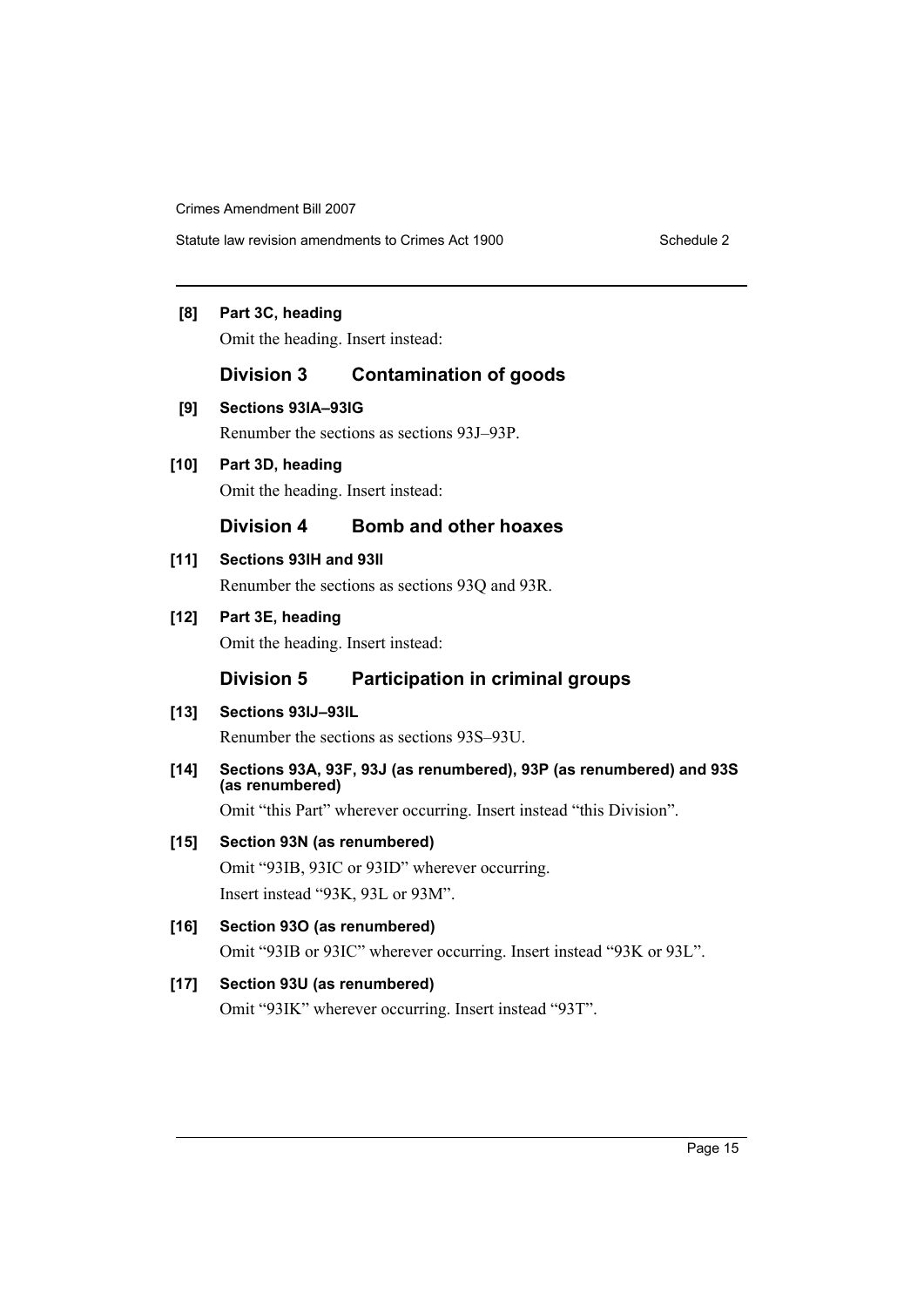Schedule 2 Statute law revision amendments to Crimes Act 1900

#### **[18] Part 3A, Division 6, heading**

Insert before Part 4:

## **Division 6 Unlawful gambling**

#### **[19] Section 93V**

Omit section 344 and insert the section (renumbered as section 93V) in Division 6 of Part 3A.

#### **Explanatory note**

The existing offence relating to unlawful gambling is being transferred to the Part of the Act containing public order offences.

#### **[20] Section 93J Property previously stolen**

Renumber as section 94AA.

## **[21] Section 307 Abolition of common law offence**

Omit the section.

**Explanatory note**

This provision relating to the abolition of a common law offence of forgery is being transferred to Schedule 3.

#### **[22] Section 310G Harbouring escapee**

Insert at the end of the section:

(2) In this section:

*escaped inmate* includes a prisoner who has escaped from lawful custody in another State or Territory.

#### **Explanatory note**

This amendment incorporates the separate offence in section 358C which is being omitted by this Schedule.

## **[23] Part 8, heading**

Omit the heading.

#### **[24] Part 10B Harbouring escapees**

Omit the Part.

#### **Explanatory note**

The Part only contains an offence relating to harbouring interstate escapees, which is being transferred to the general offence in section 310G.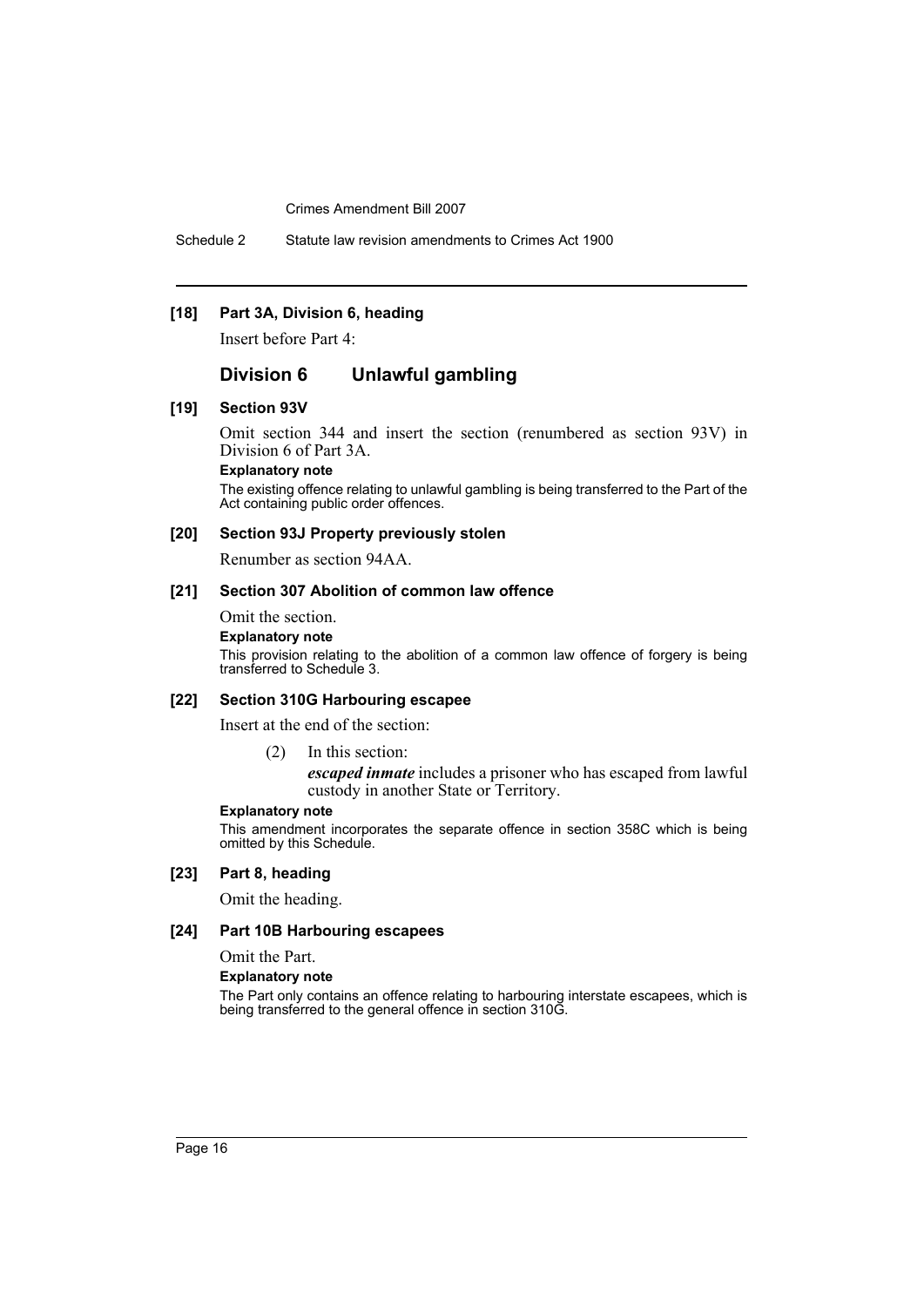## **[25] Part 11, Division 1, heading**

Omit the heading.

## **[26] Section 407A Abolition of presumption of coercion of wife by husband**

Omit the section. **Explanatory note** This provision relating to the abolition of a common law presumption is being transferred to Schedule 3.

#### **[27] Section 475A Offences punishable summarily**

Omit "the Tenth Schedule" wherever occurring. Insert instead "Schedule 10".

#### **[28] Part 14 Former provisions relating to offences punishable by Justices and procedure before Justices generally**

Omit the Part. **Explanatory note** This Part is now spent.

#### **[29] Section 580H**

Insert before section 581:

## **580H Abolition of common law offences and rules**

Schedule 3 has effect.

## **[30] Section 581 Savings and transitional provisions**

Omit "The Eleventh Schedule". Insert instead "Schedule 11".

## **[31] Second Schedule**

Omit the heading to the Schedule. Insert instead:

# **Schedule 2 Application of Act**

## **[32] Second Schedule**

Omit "Sections 547A–547C (in Part 14).".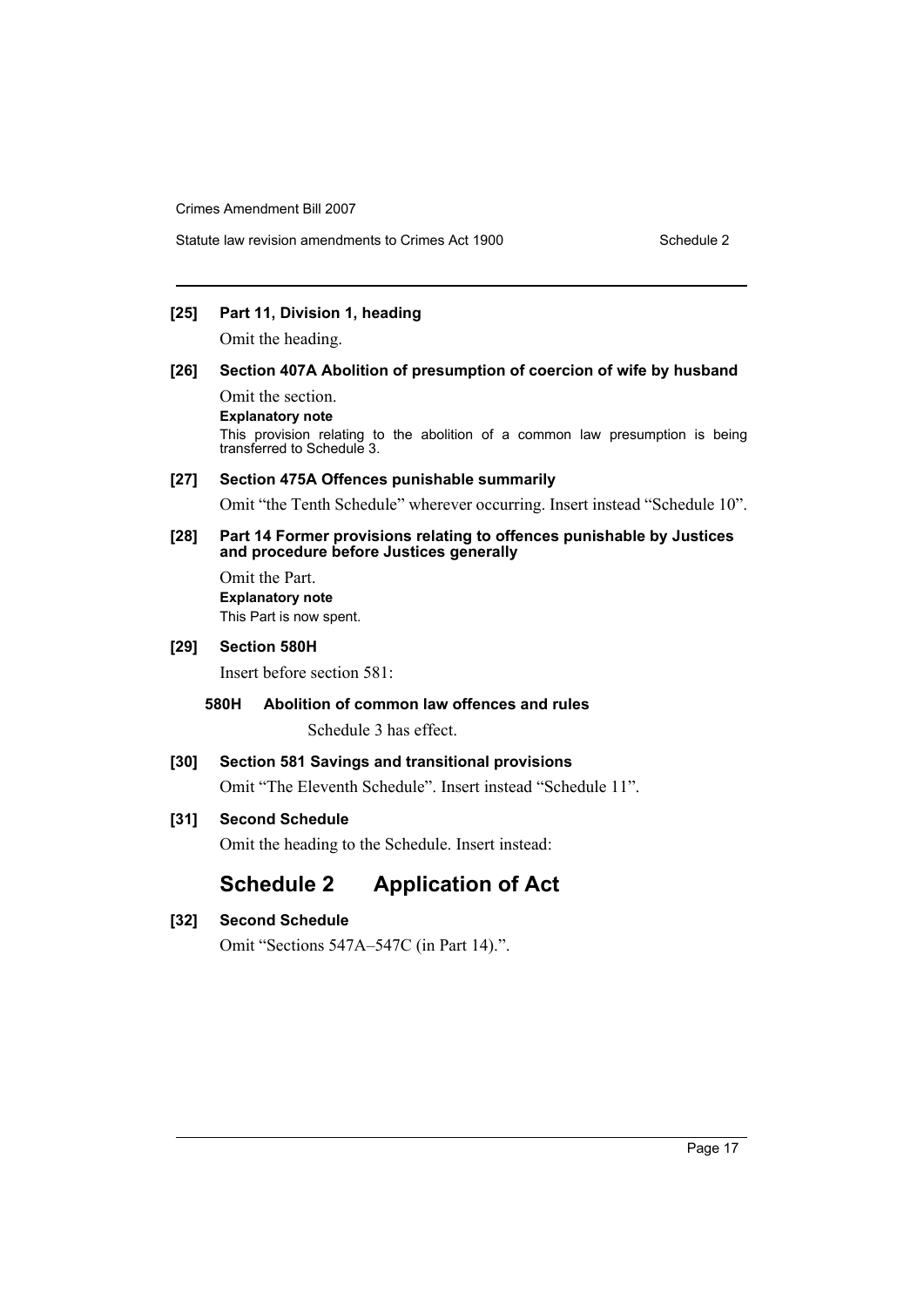Schedule 2 Statute law revision amendments to Crimes Act 1900

## **[33] Schedule 3**

Insert after the Second Schedule:

## **Schedule 3 Abolished common law offences and rules**

(Section 580H)

## **1 Arson**

- (1) The common law offence of arson is abolished.
- (2) This clause does not apply to an offence committed before the commencement of section 3 of the *Crimes (Criminal Destruction and Damage) Amendment Act 1987*.

## **2 Forgery**

- (1) The common law offence of forgery is abolished.
- (2) This clause does not apply to an offence committed before 16 July 1989 (the date of commencement of the *Crimes (Computers and Forgery) Amendment Act 1989*).

## **3 Riot, rout and affray**

- (1) The common law offences of riot, rout and affray are abolished.
- (2) This clause does not apply to an offence committed before 19 February 1989 (the date of commencement of the *Crimes (Amendment) Act 1988*).

## **4 Coercion of wife by husband**

- (1) Any presumption of law that an offence committed by a wife in the presence of her husband is committed under coercion of the husband is abolished.
- (2) This clause does not apply to an offence committed before 1 October 1924 (the date of commencement of the *Crimes (Amendment) Act 1924*).

### **[34] Tenth Schedule**

Rename the Schedule as Schedule 10.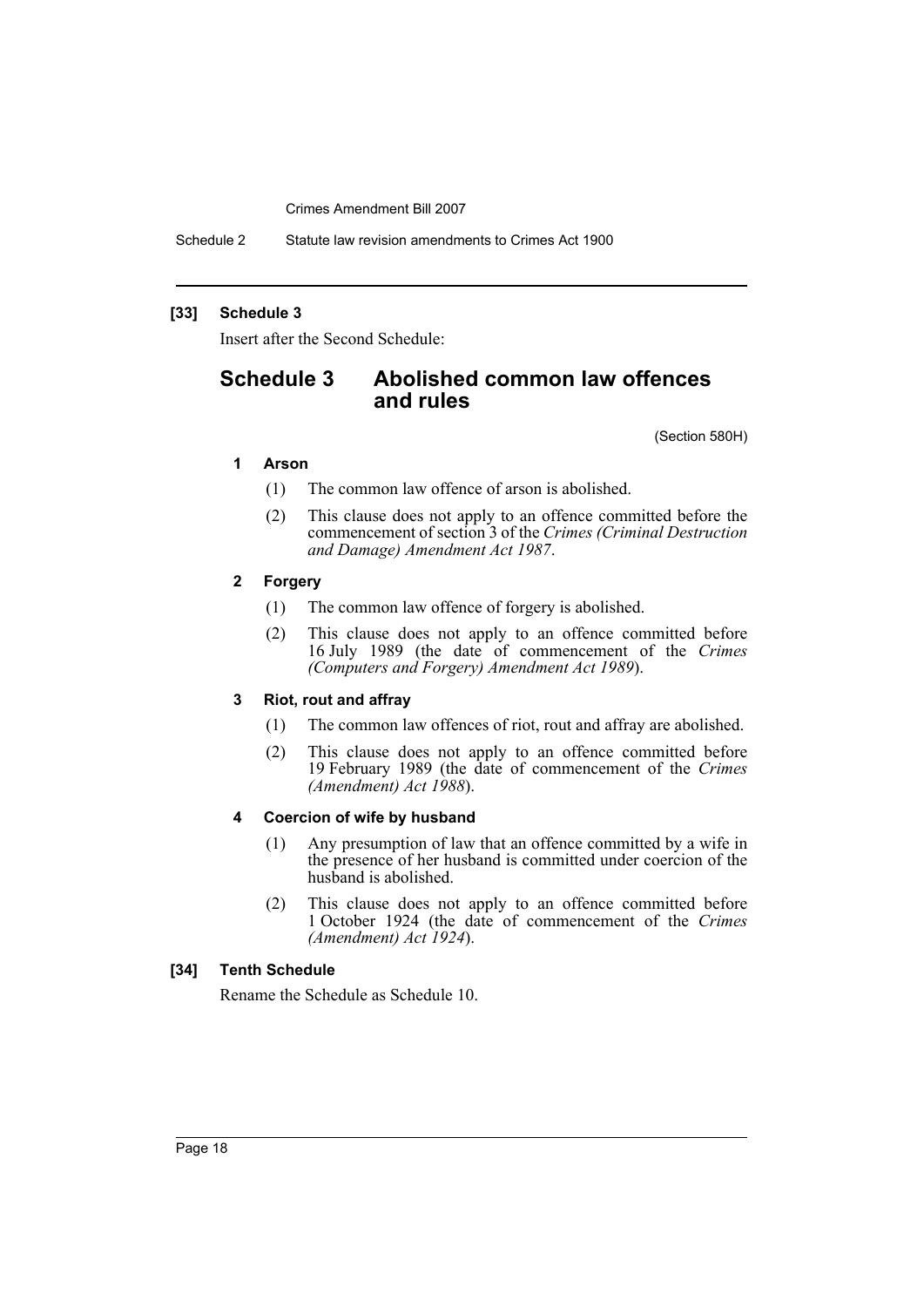Statute law revision amendments to Crimes Act 1900 Schedule 2

## **[35] Tenth Schedule**

Insert at the end of the Schedule:

A reference in this Schedule to a provision of this Act is a reference to the provision as in force immediately before the commencement of the *Crimes Amendment Act 2007*.

## **[36] Eleventh Schedule Savings and transitional provisions**

Omit the heading to the Schedule. Insert instead:

# **Schedule 11 Savings and transitional provisions**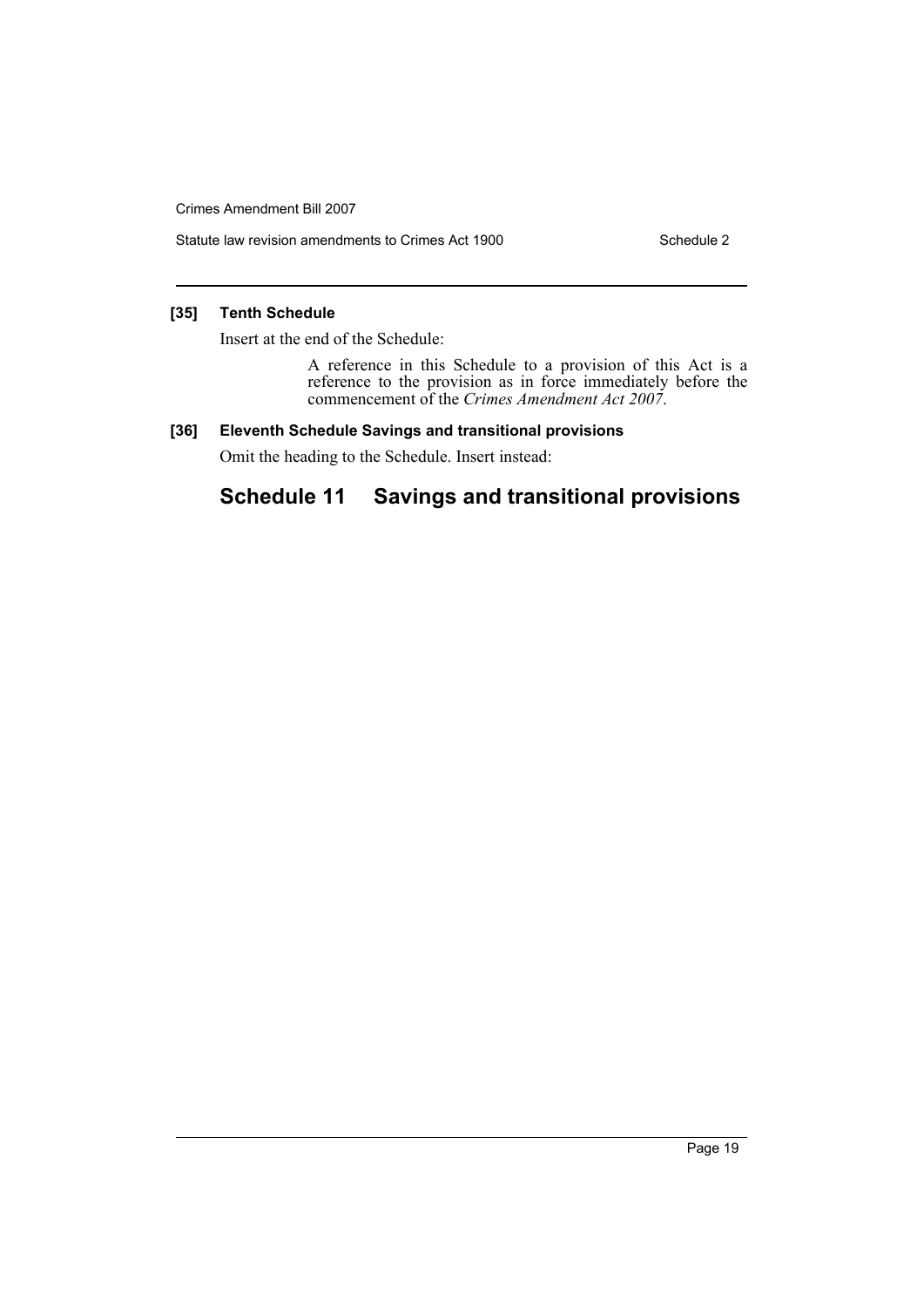# <span id="page-20-0"></span>**Schedule 3 Consequential amendments to other Acts**

(Section 4)

| 3.1 | Criminal Procedure Act 1986 No 209                            |
|-----|---------------------------------------------------------------|
| [1] | <b>Section 272 Application of Chapter</b>                     |
|     | Omit section 272 $(2)$ and $(3)$ .                            |
| [2] | Schedule 1 Indictable offences triable summarily              |
|     | Insert after item 12 in Part 3 of Table 1:                    |
|     | 12A<br><b>Blackmail</b>                                       |
|     | An offence under section 249K of the Crimes Act 1900.         |
| [3] | Schedule 1, Table 1                                           |
|     | Insert "(or section 93K, 93L or 93M)" after "93ID".           |
| [4] | Schedule 1, Table 1                                           |
|     | Insert "(or section 93Q or 93R)" after "93II".                |
| [5] | Schedule 1, Table 1                                           |
|     | Insert "(or section 93T (2) or (3))" after "93IK (2) or (3)". |
| [6] | Schedule 1, Table 2                                           |
|     | Insert "(or section 93T $(1)$ )" after "section 93IK $(1)$ ". |
| 3.2 | Fire Brigades Act 1989 No 192                                 |
|     | <b>Section 34 False alarms</b>                                |
|     | Omit "maliciously".                                           |
|     | Insert instead "intentionally or recklessly".                 |